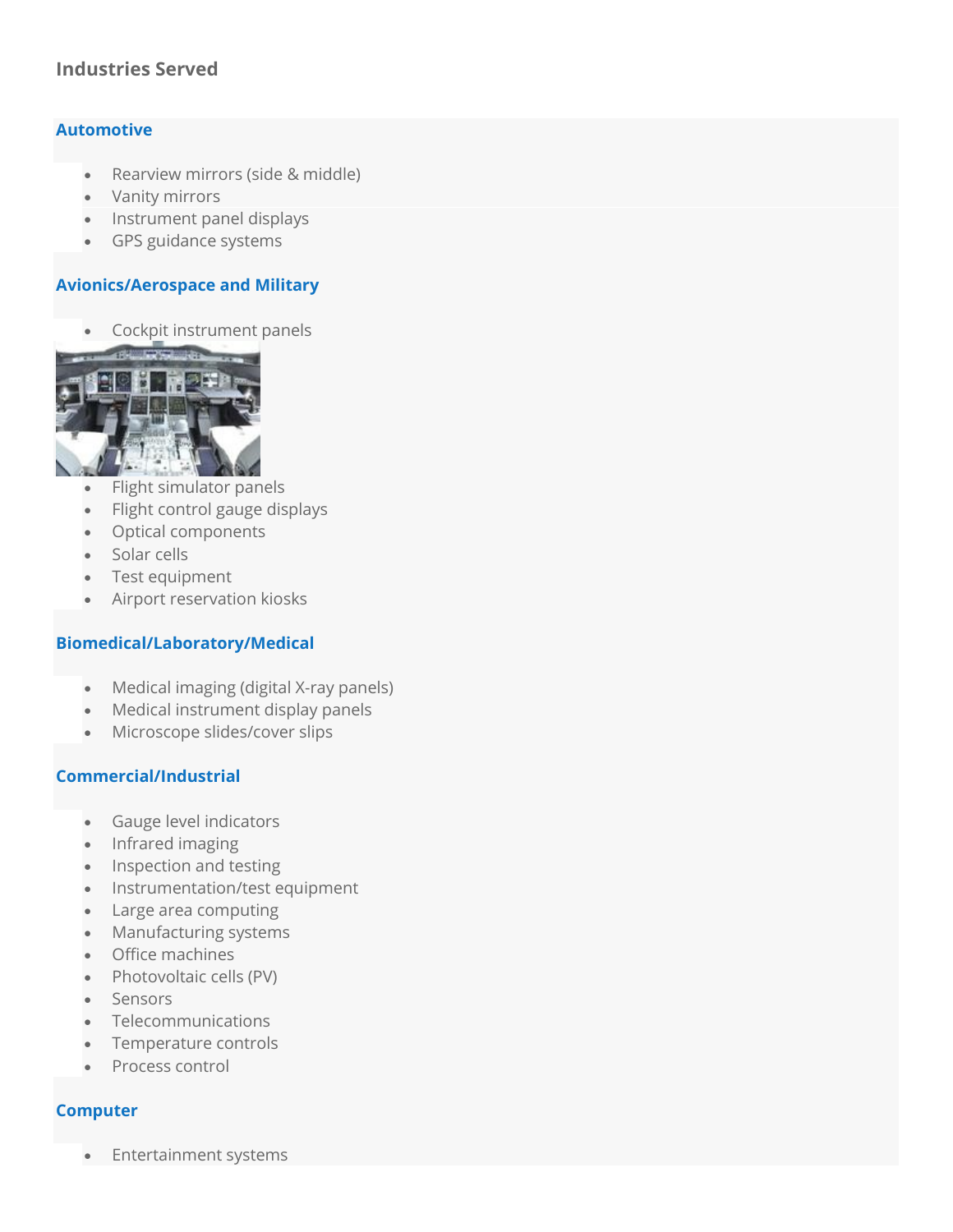- Flat screen monitors
- Electronic gaming devices
- Laptop displays
- eBooks
- iPads
- Touch screen panels
- Pocket organizers

#### **Cosmetic**

- Compact/cosmetic mirrors
- Vanity mirrors

#### **Filter**

- Anti-reflective (AR)
- Dichroic
- Infra-red (IR)
- Polarizer
- Reflective

# **Flat Panel Display (FPD)**

- Aircraft cockpit panels
- Automotive control panels
- Smartphones and cell phones
- Digital cameras/camcorders
- Digital X-ray panels
- Digital photo frames
- E-books (EBR)
- Electronic appliances
- Global Positioning Systems (GPS)
- Flat screen monitors
- Flat panel TVs
- Industrial controls & instruments
- Medical instruments
- Mobile communications
- MP3 Players
- Navigation/guidance signs
- PDAs
- Simulation-Color Displays
- Signage
- Tools and instruments
- Toys
- Sn / STN
- AMOLED
- TFT-LCDs
- Video games

# **Lighting**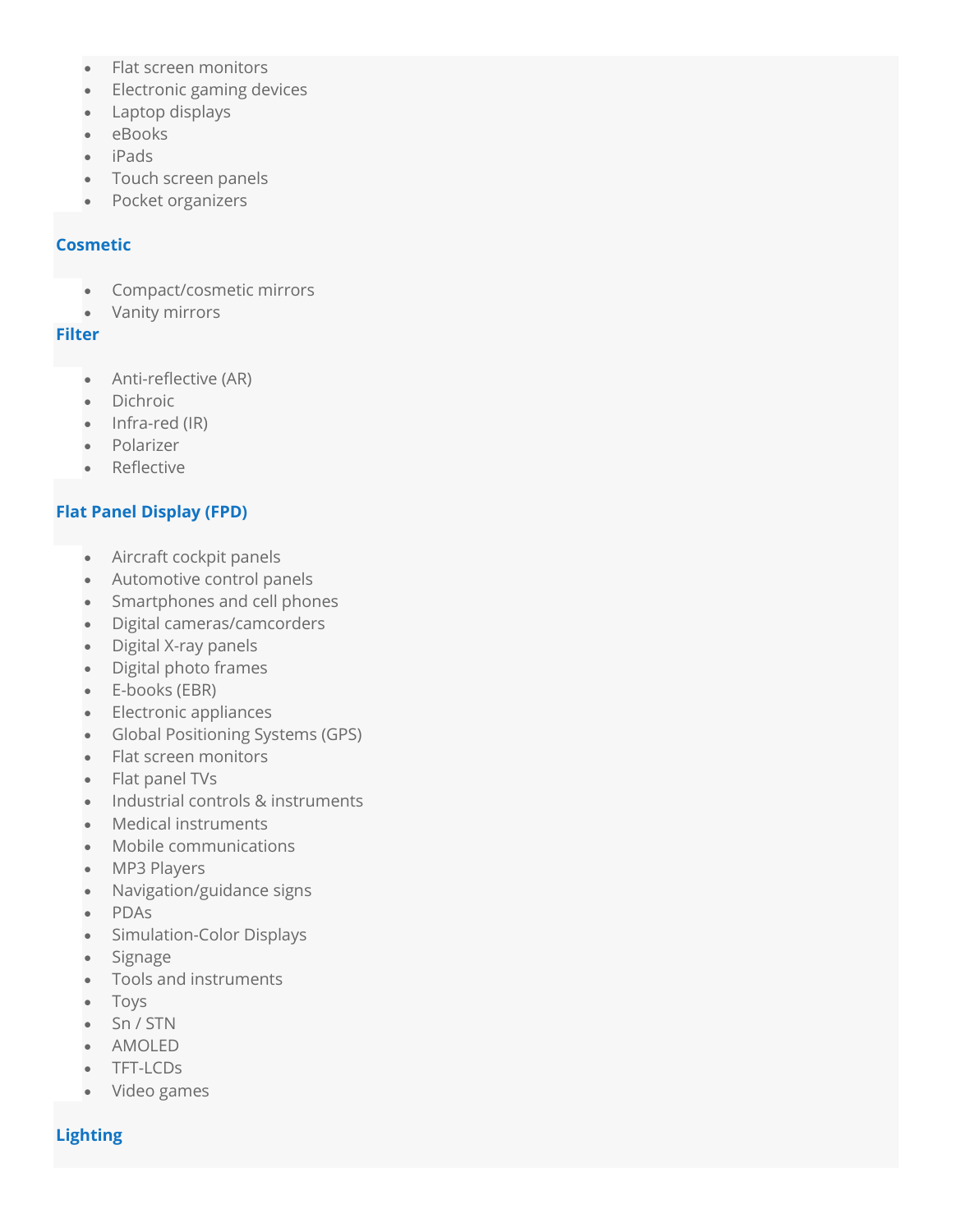- Rearview mirrors (side & middle)
- Vanity mirrors
- Instrument panel displays
- GPS guidance systems

#### **Microdisplay**

- Color correction components
- Projection panels
- Projection TVs

### **Military/Tactical/Defense**

- Instrumentation/test equipment
- Mission training touch screens
- Ruggedized battlefield displays
- Naval systems/navigation panels

# **Industries Served**

#### **Mirror**

- Cosmetic
- Electrochromic
- Front/back surface
- Scanner components
- Thermal transfer (hot/cold)
- Vehicle
- Laser components

### **Optical Component/ Filter**

- Dichroic filters
- Front surface mirrors
- Heat transfer filters
- Laser optics/mirrors
- Lenses
- Night vision lenses
- Site windows
- Viewfinders

# **Projection Display**

- 3D TV Monitors
- Dichroic color filters/wheels
- Ultraviolet filters
- Picoprojectors
- Mirrors
- MEMS components

### **Specialty Glass Fabrication**